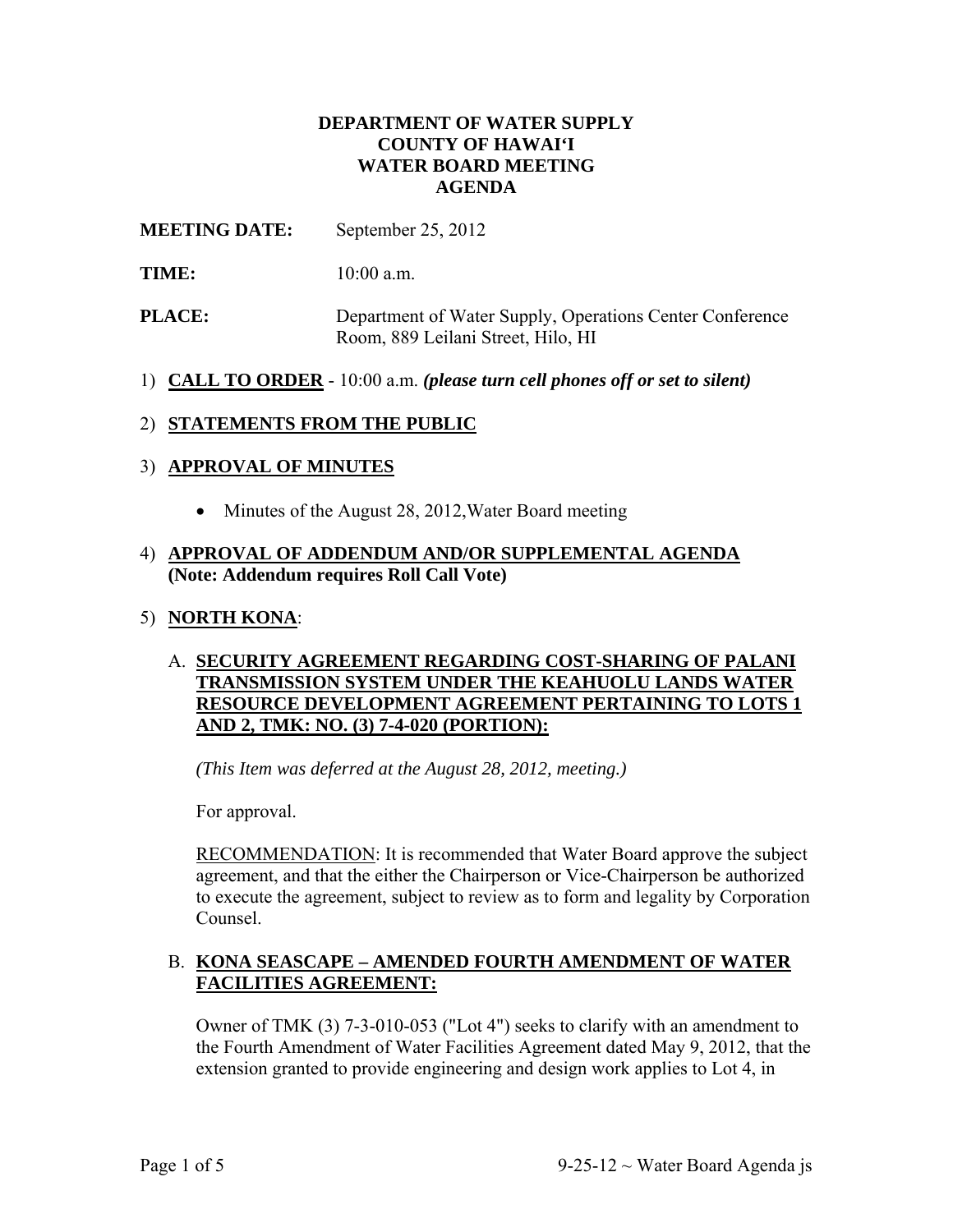addition to TMK (3) 7-3-010-052 ("Lot 3"), as the parcels are now owned by different entities.

RECOMMENDATION: It is recommended that Water Board approve the subject agreement, and that the either the Chairperson or Vice-Chairperson be authorized to execute the agreement, subject to review as to form and legality by Corporation Counsel.

## 6) **KA'U:**

## A. **HAWAIIAN OCEAN VIEW ESTATES STANDPIPE FACILITY:**

For discussion.

## 7) **MISCELLANEOUS:**

# A. **DEDICATION OF WATER SYSTEMS:**

The Department has received the following documents for action by the Water Board. The water systems have been constructed in accordance with the Department's standards and are in acceptable condition for dedication.

## 1. **LICENSE NO. 764**

(Non-Exclusive Right) (Benefit (B) Lālāmilo Offsite Water Systems and New Lālāmilo 1.0 MG Reservoir Licensor: State of Hawai'i, Department of Hawaiian Home Lands Tax Map Key: (3) 6-6-001:077 portion Final Inspection Date: *TBA* Water System Cost: *TBA*

#### 2. **GRANT OF EASEMENT** (for water meter purposes) Grantors: Chad Los Banos and Janet C.M. Los Banos Tax Map Key: (3) 2-5-040: portion 033

## 3. **BILL OF SALE**

Sellers: Plant Mason Family Trust Tax Map Key: (3) 2-6-032: 006 Facilities Charge: \$32,220.00 Date Paid: September 14, 2012 Final Inspection Date: August 12, 2012 Water System Cost: \$301,250.00 (Shared with No. 4 below)

## 4. **BILL OF SALE**

Seller: Kulana Kea, LLC Tax Map Key: (3) 2-6-032: 004 & 005 Facilities Charge: \$12,090.00 Date Paid: Aug. 31, 2012 Final Inspection Date: August 12, 2012 Water System Cost: (See No. 3 above)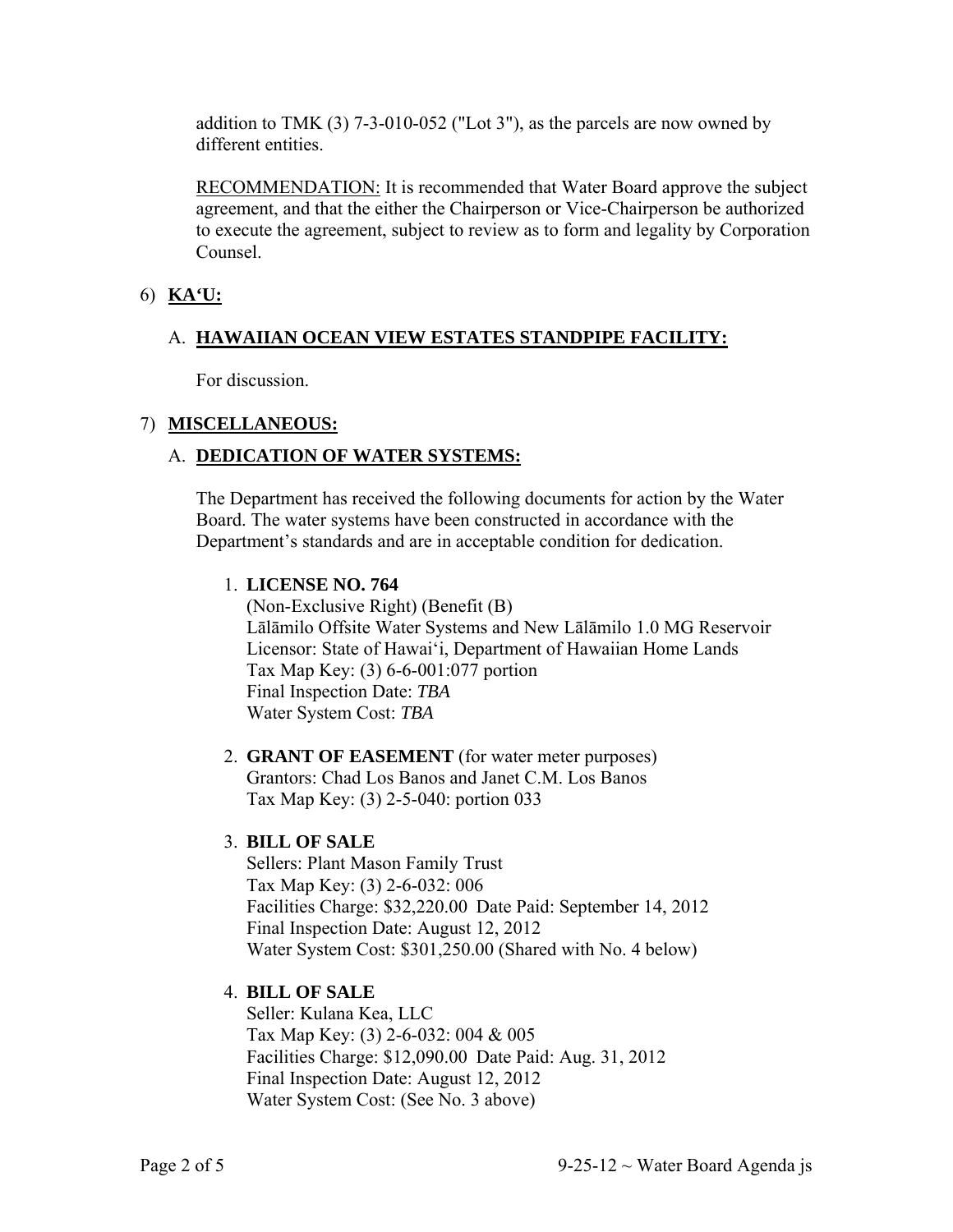5. **GRANT OF EASEMENT** (For Fire Hydrant purposes) Grantors: Leonard B. Cardoza and Sandra S. Cardoza Tax Map Key: (3) 2-6-032: portion 022

RECOMMENDATION: It is recommended that the Water Board accept these documents subject to the approval of the Corporation Counsel, and that either the Chairperson or the Vice-Chairperson be authorized to sign the documents.

### B. **PROFESSIONAL SERVICES AGREEMENT, SERVICE LATERAL INSTALLATION WITHIN STATE RIGHT-OF-WAY:**

The above-mentioned Item involves a consultant agreement to provide the Department with approved plans to install service laterals within the State Rightof-Way island-wide, on an as-needed basis.

The selected vendor, Imata & Associates, Inc., will provide said services for the Hilo and Puna districts for \$8,590.00 per plan, Hāmākua and Ka'u districts for \$9,100.00 per plan, and Kamuela, Kohala and Kona districts for \$9,160.00 per plan, with a limit not to exceed \$100,000.00. The contract will be effective from July 1, 2012 to June 30, 2013.

RECOMMENDATION: It is recommended that the Board award PROFESSIONAL SERVICES AGREEMENT, SERVICE LATERAL INSTALLATION WITHIN STATE RIGHT-OF-WAY, to Imata & Associates, Inc., at the fees listed above, and that either the Chairperson or the Vice-Chairperson be authorized to execute the contract, subject to the approval of Corporation Counsel.

## C. **MATERIAL BID NO. 2012-01, FURNISHING AND DELIVERING WATER METERS, BRASS GOODS, FIRE HYDRANTS, VALVES, CHLORINATORS, PUMPS, PIPES, FITTINGS, SCADA, MOTORS, AND MISCELLANEOUS ITEMS FOR THE DEPARTMENT OF WATER SUPPLY STOCK:**

At the May 22, 2012 and June 24, 2012, Water Board meetings, the Board awarded the following Sections to the vendors with the lowest bid:

Section 51 – Surge Protection Devices to Akamai Controls, LLC

Section 53 – Grounding Equipment to OneSource Distributors, LLC

Section 57 – Communication Hardware to TK Process Hawai'i, LLC

Section 59 – Industrial Electronic Components to Dynatek, Inc.

Section 85 – Light-Emitting Diode (LED) Luminaries to TK Process Hawai'i, LLC

These sections should have been labeled as Sections 51A, 53A, 57A, 59A and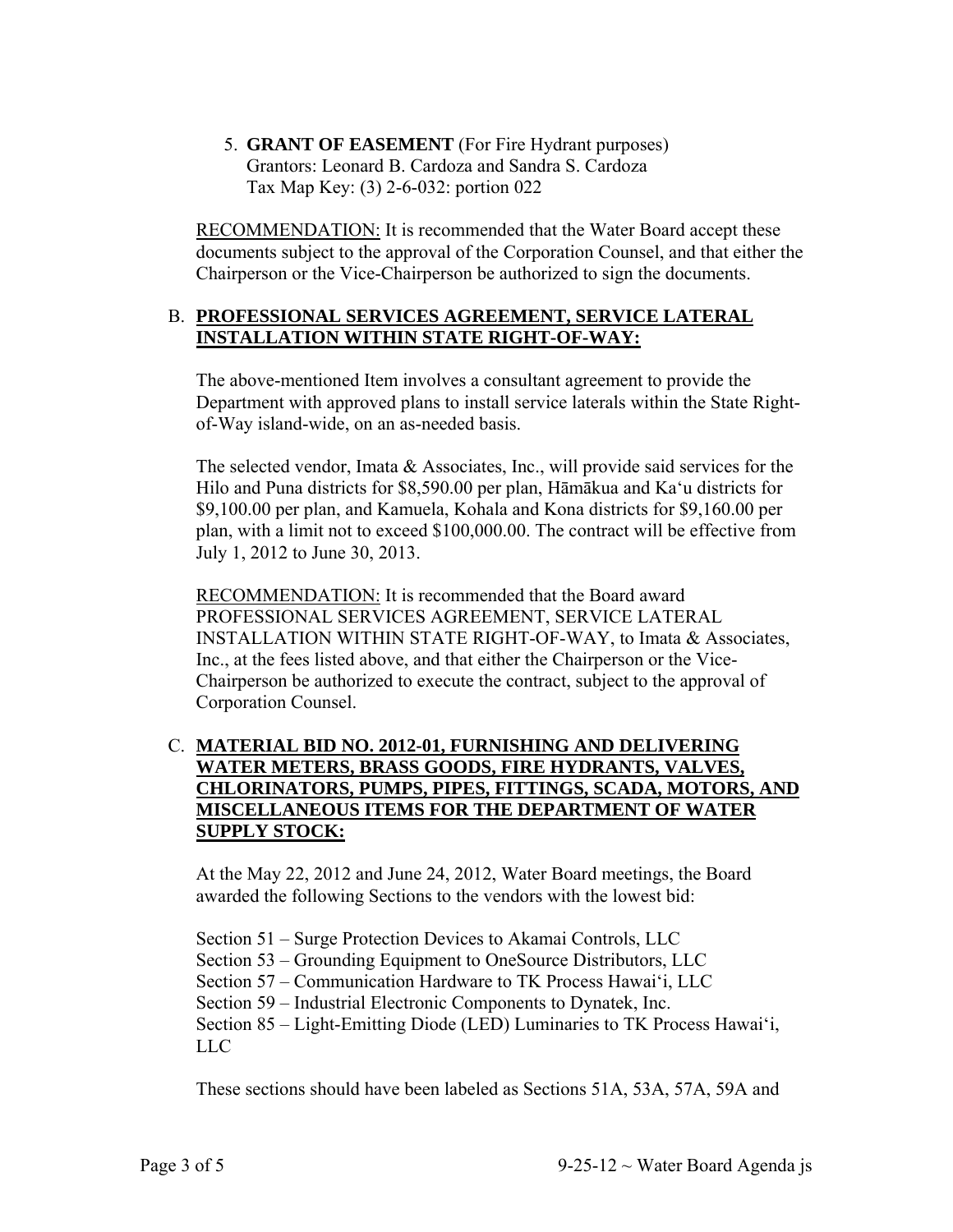85A, due to an Addendum that was previously issued. These changes do not affect the contract totals in any way.

RECOMMENDATION: It is recommended that the Board approve the changes of the labeling of the Sections as described above for MATERIAL BID NO. 2012- 01, FURNISHING AND DELIVERING WATER METERS, BRASS GOODS, FIRE HYDRANTS, VALVES, CHLORINATORS, PUMPS, PIPES, FITTINGS, SCADA, MOTORS, AND MISCELLANEOUS ITEMS FOR THE DEPARTMENT OF WATER SUPPLY STOCK.

## D. **AD HOC FINANCE COMMITTEE REPORT:**

The Water Board's Ad Hoc Finance Committee Chairperson, Mr. Art Taniguchi, has been investigating the three focus areas (DWS's policies on credit card use, cash control and vehicle take-home), which encompass the scope of the Committee's work. At this meeting, the Committee may do the following:

• Discussion of DWS's cash handling procedures and proposed changes. Discussion may include a possible switchover to Oahu's billing system.

### E. **ENERGY MANAGEMENT ANALYST UPDATE:**

The Energy Management Analyst will provide an update on significant changes or noteworthy areas relating to energy use and the Department's Green Initiatives.

### F. **MONTHLY PROGRESS REPORT:**

Submission of Progress Report of Projects by the Department. Department personnel will be available to respond to questions by the Board regarding the status/progress of any project.

### G. **REVIEW OF MONTHLY FINANCIAL STATEMENTS:**

Submission of financial statements and information relating to the financial status of the Department. Department personnel will be available to respond to questions by the Board relating to the financial status of the Department.

### H. **MANAGER-CHIEF ENGINEER'S REPORT:**

The Manager-Chief Engineer will provide an update or status on the following:

- 1. Palani Road Transmission Waterline Project
- 2. Hawaiian Ocean View Estates Project
- 3. Kawailani Tank update
- 4. Pu'ukala/Kona Ocean View Properties Subdivision Improvement District Update
- 5. Waikoloa Reservoir No. 1 update
- 6. Public Information and Education Specialist Update
- 7. Recognition of Service Retirement

### I. **CHAIRPERSON'S REPORT:**

Chairperson will raise issues of interest to the Board.